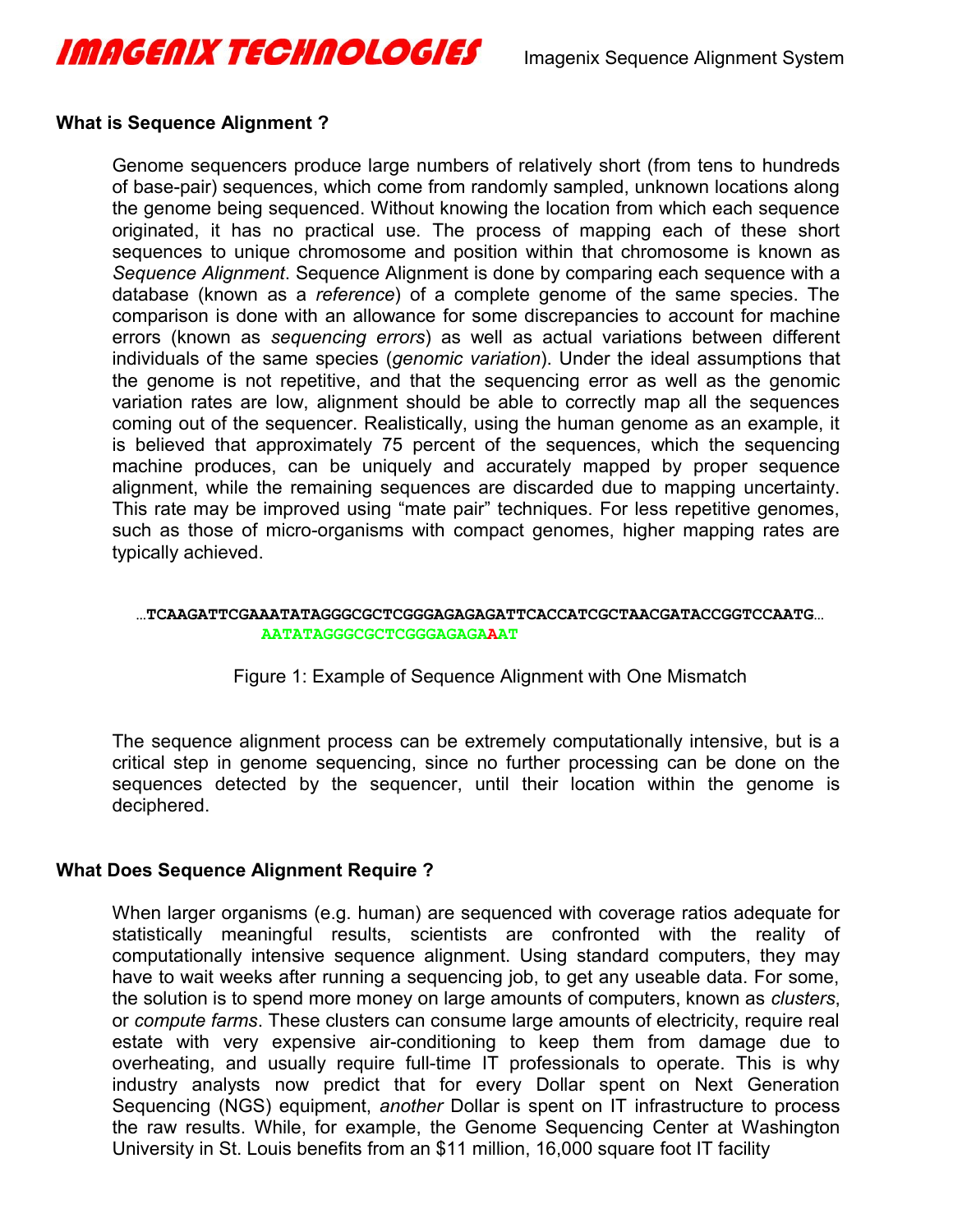

specifically designed to handle the computational requirements of their NGS machines, most of the scientists who need NGS for their research are outside the large genome centers. Some of these scientists find it increasingly challenging to make full use of the high throughput of the new sequencing machines. Thanks to the Imagenix Sequence Alignment System (ISAS), these scientists can perform their leading edge research *without* the million Dollar compute farms.

#### **What is ISAS ?**

ISAS can be run on a single computer, and produce the same results, in less time than the standard sequence alignment software does when running on a big cluster of computers.

During a recent demonstration performed at Applied Biosystems in Foster City, California, **ISAS (version 32 with native colorspace) completed the mapping of 100 million individual 25mers (sequences of 25 base pairs) with an allowance for two substitutions, against the 3 Billion base human genome in just 37 minutes**. The ISAS software was running on a single computer which is similar (but slightly slower) to the ones Applied Biosystems ships with their SOLiD machine. The input file was taken from a SOLiD machine after sequencing a human DNA sample. The same task, using the standard sequence alignment tool that comes with SOLiD, took over 18 hours on the Applied Biosystems compute farm cluster. The results were identical, and written in the same file format. Note that this demonstration is approximately "1x" coverage for a human genome, We expect realistic sequencing to be done at "5x" or higher coverage, generating 5 times more sequences to be aligned.

Using a cluster of computers, the run time decreases approximately in a linear rate, so on a cluster of 10 blades, 1 billion 25mers can be aligned in under 40 minutes (from the time the input file is written on the computers hard disk).

#### **How Does ISAS Work ?**

Imagenix engineers and scientists combined skills from the life sciences with skills from computer engineering to create what we consider the world's fastest sequence alignment systems.

Each ISAS system actually includes two different sequence alignment algorithms. For each sequence to be mapped, the system first does a simple analysis in order to determine, based on the known statistics of the reference, which of the two algorithms is to be used for optimal speed on each sequence.

In 1971 a small company by the name of Intel publicly introduced the world's first single chip microprocessor, the Intel 4004. The architecture of this ingenuous little chip, which transformed computing forever, was designed by Intel engineer Ted Hoff. Ted had just completed his Ph.D. under the supervision of professor Bernard Widrow at the nearby Stanford University. ISAS architecture was designed by Hadar Isaac, who also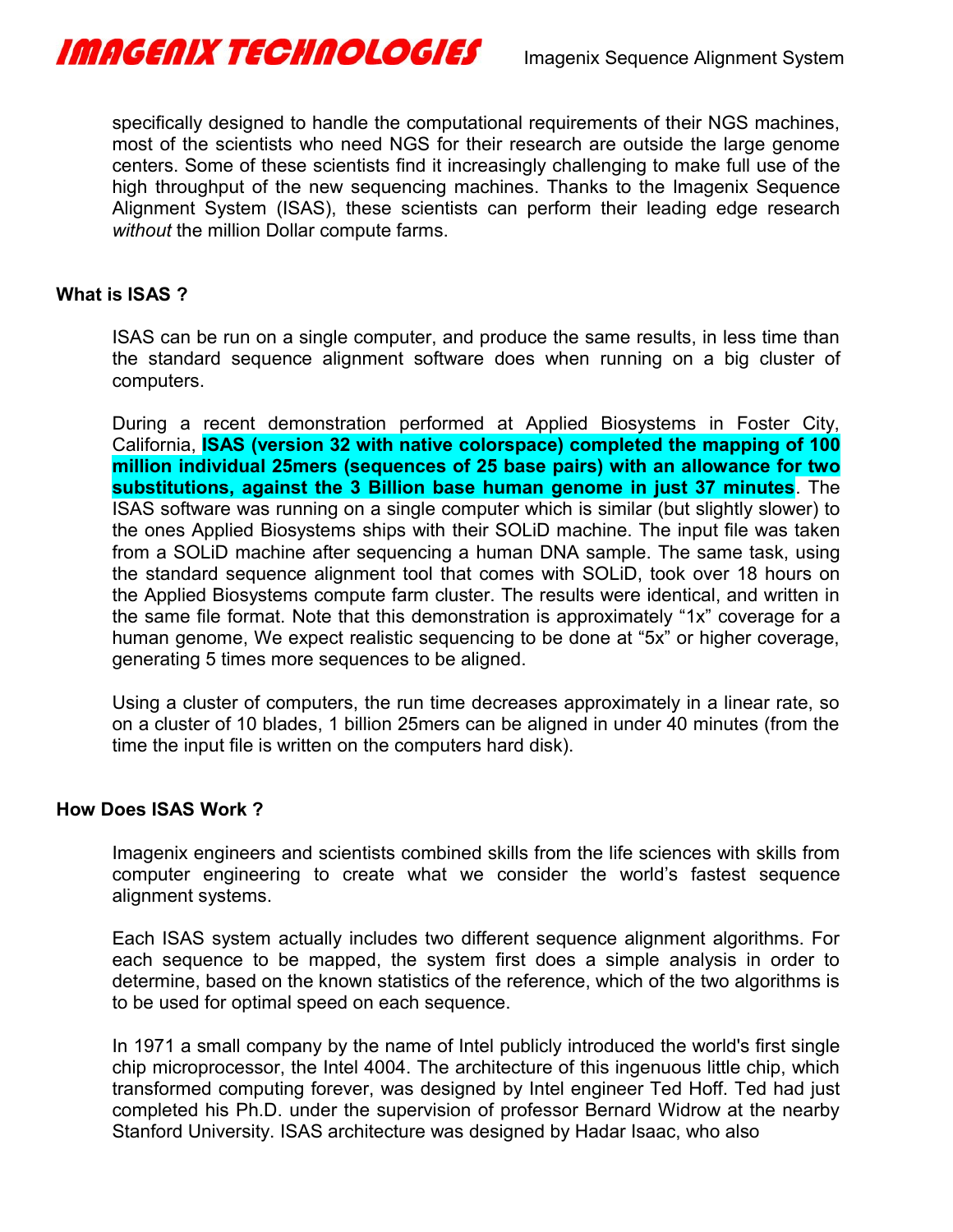## IMAGENIX TECHAOLOGIES almagenix Sequence Alignment System



Figure 2: Dual Alignment Algorithms in ISAS

completed his Ph.D at the Information Systems Lab of Stanford University, under the supervision of the legendary Professor Widrow. After over three decades of evolution, the processors that provide computational power to today's computers have mushroomed into amazingly powerful technological wonders. But with increasing processor power comes increasing processor complexity, recently compounded by the latest processor technology breakthrough: multi-core CPUs.

ISAS software makes use of direct machine instruction commands, often bypassing the inefficiencies of compiled language implementations. This technique is rarely used by other software applications. In addition, ISAS employs advanced memory-management techniques to optimize the use of the fast cache memories which are included with today's advanced processors. For example, the processor chips found in the SOLiD

machine have 12Mbytes of level 2 cache memory inside each CPU chip. This memory is several times faster than the computer's main RAM memory. As more of this 12MB of ultra fast memory is deployed by a computer program, the faster this program will inevitably run.

Finally, ISAS makes use of Imagenix proprietary load balancing technology to keep all the CPU cores in the computer running at as close to 100% of their rated performance as possible, essentially squeezing every drop of computer power from today's amazingly powerful microprocessor chips. Typical computer applications only make use of a small percentage of the available computing available, usually because few engineers have the skills to exploit them properly. Figure 3 below shows a real-time snapshot of ISAS CPU utilization on an 8 CPU core (2 quad-core) system. ISAS is utilizing 7.99 CPU cores out of 8.00.

ISAS is available in multiple configurations. Although the simplest configuration uses one computer, and still outperforms computer clusters, even further performance gains can be achieved by unleashing ISAS on multiple computers, scaling almost linearly with the number of computers.